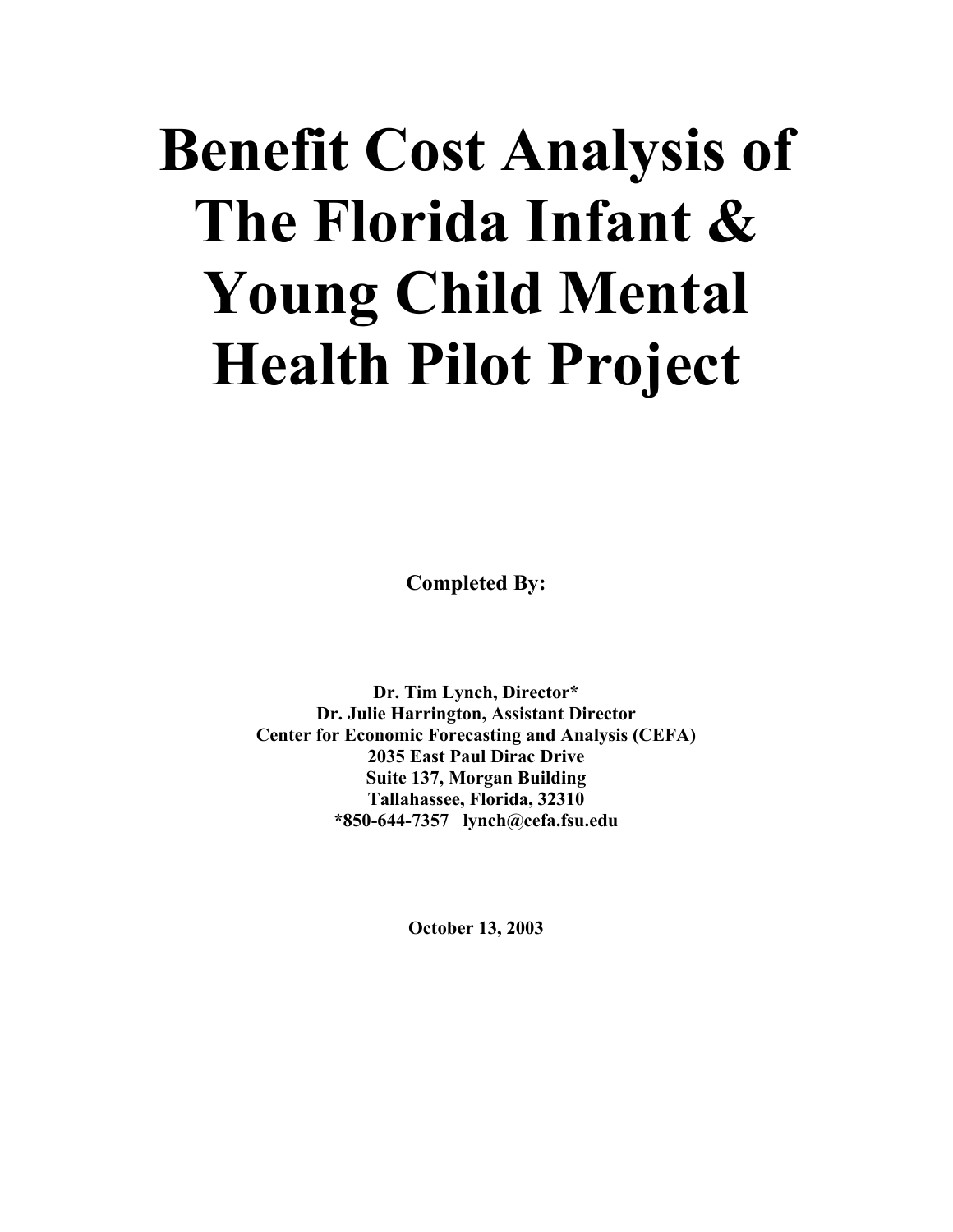# $\mathbf{Introduction}^1$

 $\overline{a}$ 

This study, performed by the FSU Center for Economic Forecasting and Analysis, provides an overview, quantitative evaluation and benefit cost analysis of the three-year, multi-site Florida's Infant and Young Children's Mental Health Statewide Pilot Project (CMHP). The CMHP was conducted by the Florida State University Center for Prevention & Early Intervention Policy and was initially funded in 2000 by the Florida Legislature and implemented in conjunction with Children's Mental Health in the Department of Children and Families (DCF). Three diverse sites were chosen for the project: Miami (a collaborative project between the Dependency Division of the Juvenile Court, Eleventh Judicial Circuit, and the University of Miami's Linda Ray Intervention Center), Sarasota (Child Development Center) and Pensacola (Lakeview Community Mental Health Center).

The purpose of the CMHP project was to provide a research-based model of dyadic therapy services with a sample of high-risk infants, toddlers and their families during the critical first few years of life, in order to promote bonding and attachment, positive interactions, and secure relationships between the child and mother (or primary caregivers).

Because children under the age of three are the fastest growing segment of children entering the foster care system, the population targeted for the pilot project were children under the age of three years who were at risk for out-of-home placement due to abuse or neglect, or children who had already been placed in foster care but parental rights had not yet been terminated.

The care these clients received through this pilot program proved effective and the results demonstrate important improvements in the actions of both mother-and child stemming directly from the assessment and treatment offered through the pilot activities. While these techniques proved very effective, the availability of multi-year follow-up research in the final development of the mother-child dyad as they develop is clearly not possible give the recent nature of these programs.

Researchers therefore will extract the range of potential benefits of these Florida specific young child mental health pilot projects from this significant prevention and childhood early intervention literature and scale it appropriately to a range of most likely benefits. While the programs these literature draw from are not identical to the pilot program offerings offered across the three Florida sites of care, they are sufficiently representative of the categories and direction, magnitude and causal impact to allow application of conservative inferences from the literature to offer considerable insight into the likely longer term outcomes stemming from these interventions.

<span id="page-1-0"></span><sup>1</sup> **Source:** Adapted from Program Evaluation: Florida Infant & Young Child Mental Health Pilot Project Year 3 , Final Report, July 1, 2000 to June 25, 2003 Prepared by The Florida State University Center for Prevention & Early Intervention Policy, June 27, 2003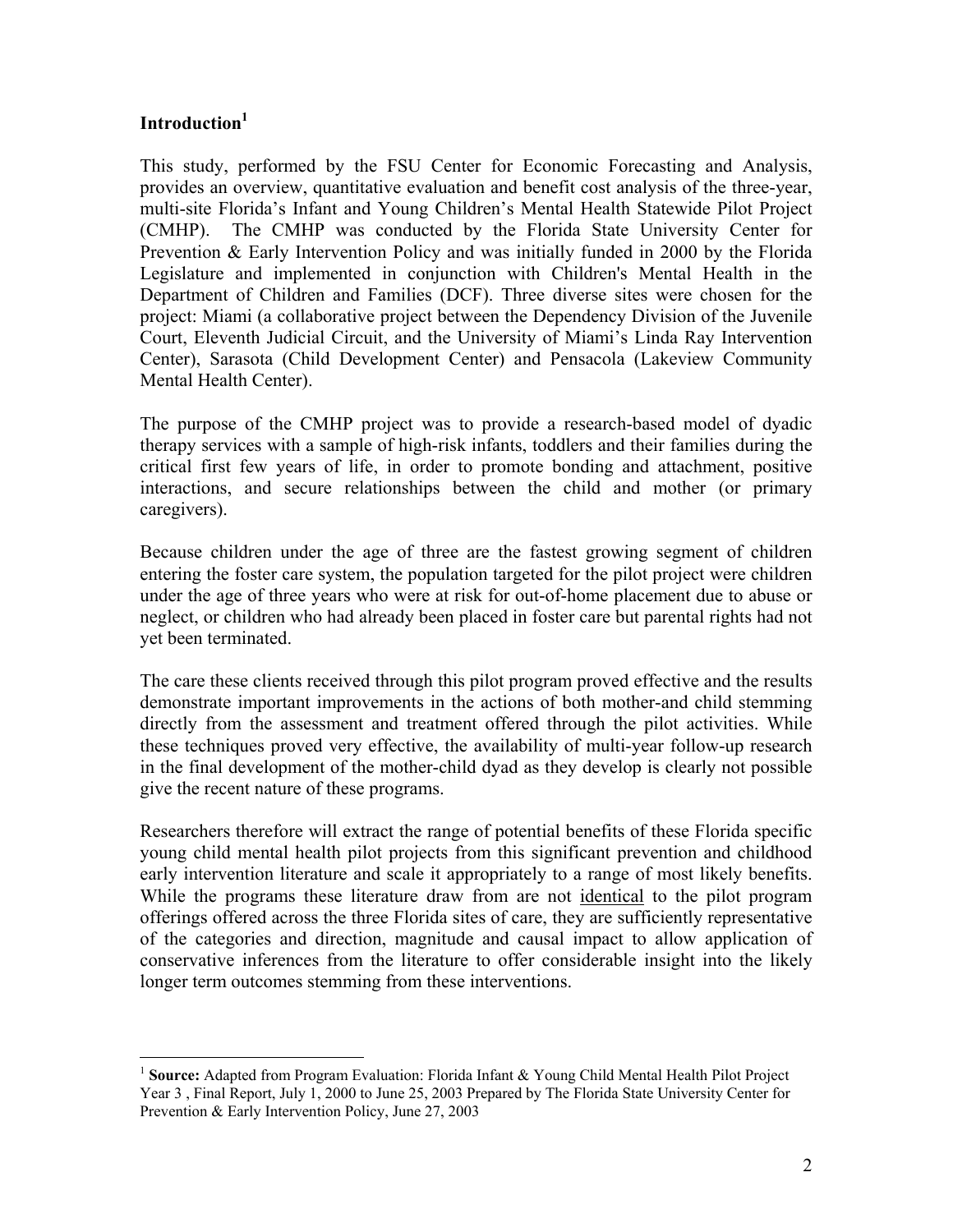These inferences are *not* intended as substitutes for essential follow-up evaluation that should follow any meaningful intervention program of this sort. Given that these projects were identified as pilots and the outcomes are positive and considerable, follow-up expanded programs should embrace a long range research mission and conduct important post-treatment analysis. In summary, these more robust steps should be pursued in future research.

Thus, in the judgment of the team of research economists completing this analysis, these initial evaluations should provide policy makers with sufficient quantitative insights into the direction and magnitude of the effectiveness of pilot projects on which to evaluate future expansion of these programs to a broader client base in need of attention and services.

#### **Literature Review of Early Childhood Intervention Programs**

Historically, there has been a lack of attention on the mental health of infants and young children. However, as mentioned by the recent World Health Organization report (2003), from demographic and epidemiological perspectives, infant mental health problems are serious concerns for contemporary society. A recent study finds that worldwide, up to 20% of children and adolescents have a disabling mental illness (WHR, 2000). The dismissal of mental health disorders in infants, toddlers and preschoolers might lead to lifelong mental disorders, thus increasing the cost of healthcare, decreasing the productivity and economic well-being for society. Some studies find that the conduct disorder-related behavior in infants and children could result in drug abuse, increase in adult crime, antisocial behavior, marital problems, and interpersonal problems, major depression, high rates of suicide, and failure to attend college (Patterson, DeBaryshe, & Ramsey, 1989; Weisman, Wolk, Goldstein, Moreau, Adams, Greenwald, Klier, Ryan, Dahl, & Wickramaratne, 1999; Geller, Zimerman, Williams, Bolhofner, & Craney, 2001).

Early childhood intervention programs can be beneficial both to parents' and children's mental health. Research has shown that the first stages of a child's life, from birth to three years-old, are important in terms of social and emotional development. The relationships that children experience during this critical period will later affect their ability to control their emotions and form healthy relationships with others later in life.

Campbell and Ramey (1994) found that intervention between birth and three years old is more effective than later intervention. It has been shown that children who participate in early childhood intervention have less of a need for special education in later years of their schooling (Gray, 1983). Money spent for intervention early in the child's lifebetween birth and three years old- will prevent higher costs later for special or remedial education. One study recently estimated that sending 1,000 children to a Head Start Program, an example of an early childhood intervention program, would prevent the need for \$1,855,245 worth of special education in the future for that group (Currie, 2001).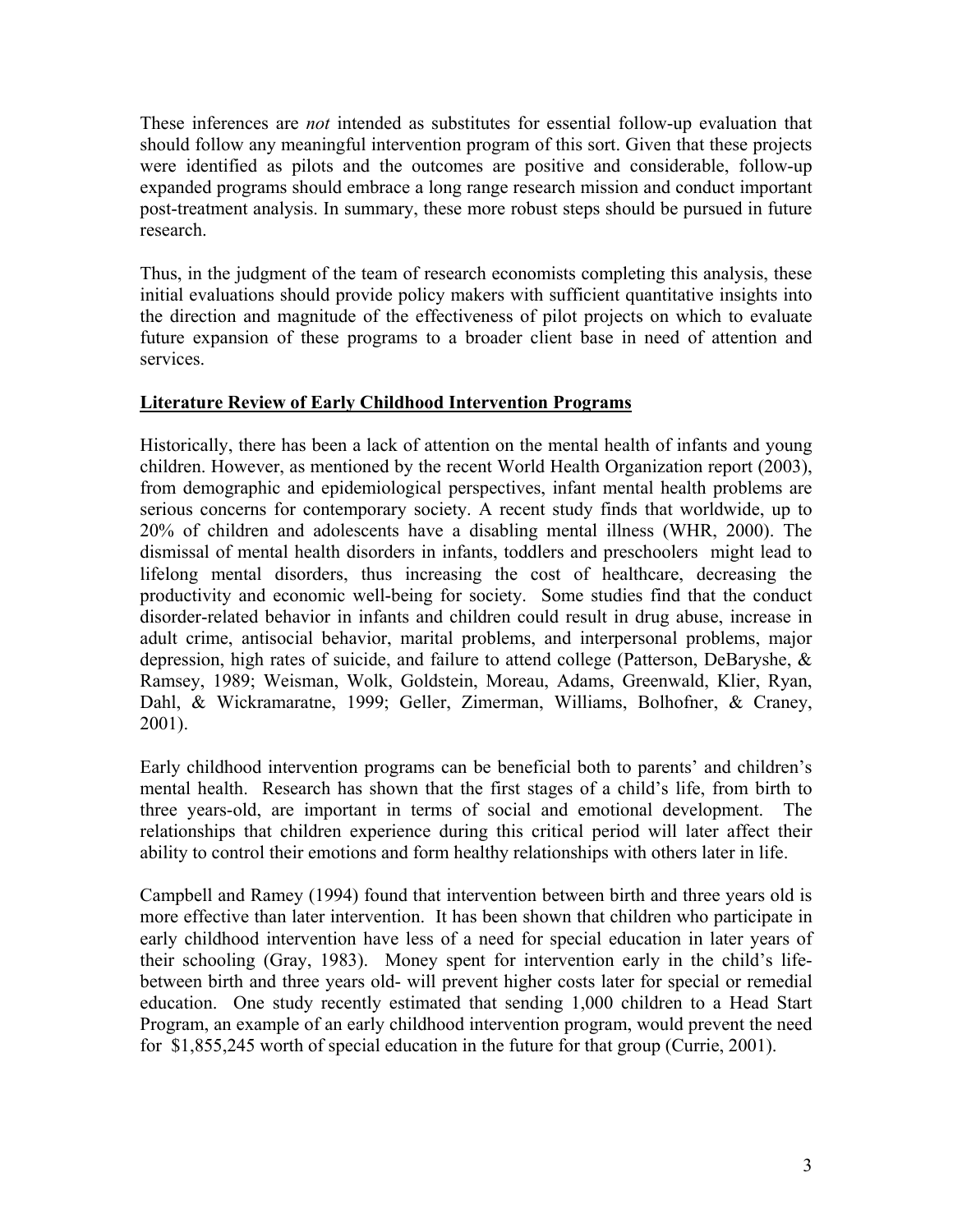There are increasing numbers of recent studies quantifying the private and social costs of infant and child mental disorders (Knapp, 1997). These economic evaluations utilized a few different methods to analyze the impact of infant mental health disorders (Romeo, Byford and Knapp, 2003). Many studies include the assessment of both costs and outcomes through using the cost-benefit, cost-effectiveness, or cost-utility analysis. Some studies rely on the cost-offset analysis, which only covers the comparison of costs and outcomes that easily measured in monetary terms such as the comparison of the total cost of a new intervention and the savings resulted from changes in crime committed. The economic studies measure the variety of cost related impact of infant and child mental disorders including, the productivity loss resulted from the absence from education, the rise of dependency, involvement in criminal activity, use of illicit drugs, and so on.

A recent study demonstrates that the late diagnosis of childhood conduct disorder results in increasing costs for care in later years (Scott, Henderson & Maugham, 2001). For instance, they found that, by age 28, costs for individuals with conduct disorder were 10 times higher than for those with no problems. The greatest portion of these costs was the result of the increase in crime, followed by extra educational service, foster and residential care, and state benefits.

Numerous early intervention programs (David Olds, Abecedarian Project) ,have found that early intervention gains are the greatest for the most disadvantaged children. FSU's Center for Prevention & Early Intervention Policy recently completed a report (2003), which evaluated The Florida Infant & Young Children Mental Health Pilot Project, that sheds light on the positive affects that early childhood intervention programs can have on both children and their parents.

It was found that 97% of the children who completed this pilot project had been either abused or neglected before entering the project. Abuse and neglect declined, however, from 97% to 0% by the project's end. Another benefit of this intervention program was that children and their families were reunited. In fact, all children- who were out of parental custody at the time of referral were placed back with their families or were permanently place as a result of the intervention. At the beginning of the Florida Infant & Young Children Mental Health Pilot Project, appropriate screening took place to determine the development level of the children.

From the evaluations, it was discovered that 29% of the children had some form of development delays. Appropriate treatment was provided to the children during the project, which resulted in 58% of them improving in their development functioning. A final crucial result of the pilot project was that the relationship between the children and their parents improved. In fact, 95% of parents at the end of the project answered yes when asked whether or not their relationship with their child has improved as a result of the treatment intervention.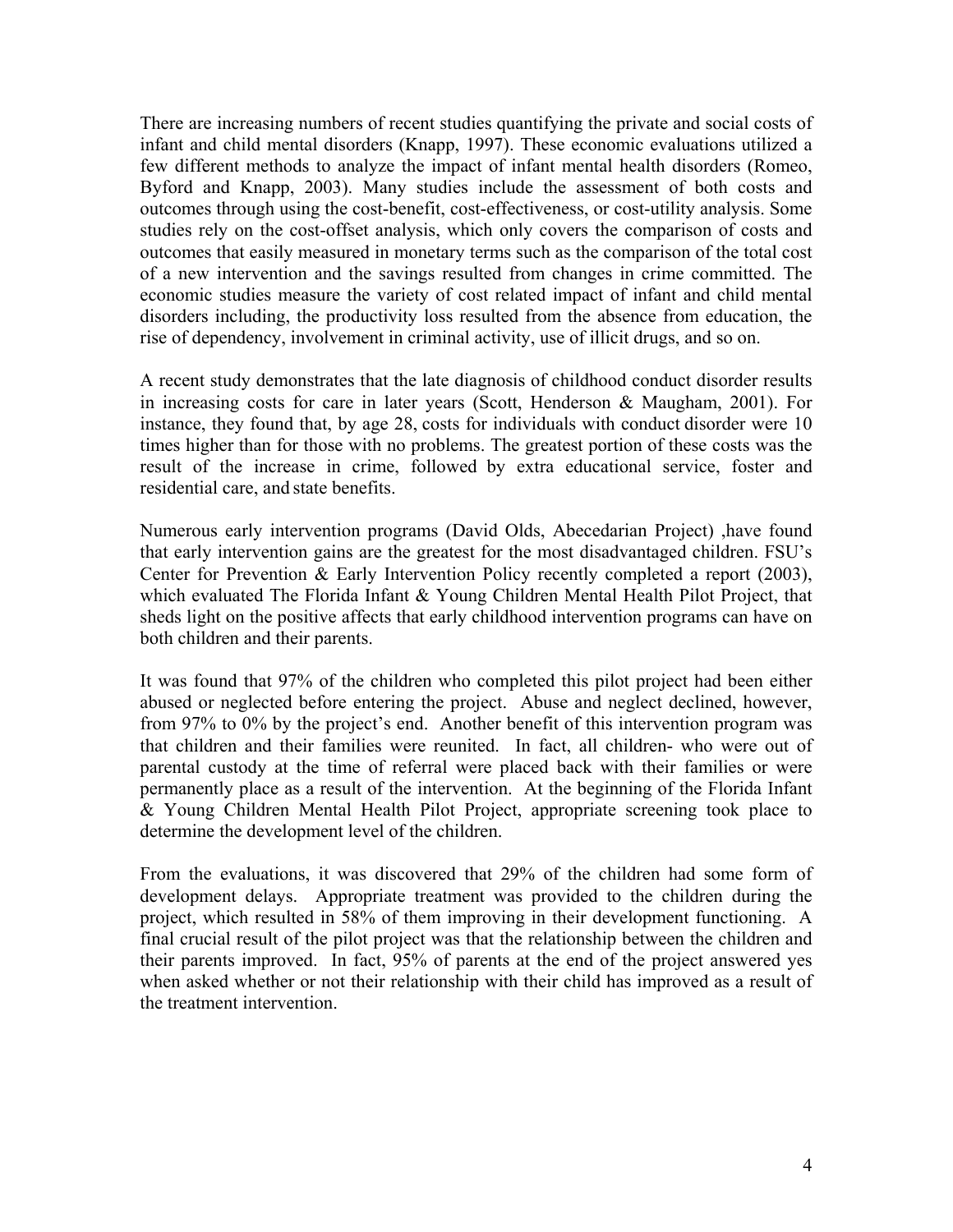### **Program Goals and Outcomes**[2](#page-4-0)

Five goals were addressed in the project with the following outcomes:

Goal 1: To improve parent/caregiver and child interaction and relationships, reduce occurrence or reoccurrence of abuse and neglect, and enhance the child's developmental functioning.

Outcomes. There were four major outcomes related to this goal.

First, there was reduction of child abuse and neglect. Reports of abuse/neglect were reduced from 97% of children prior to treatment to 0% of the children completing the pilot project.

Secondly, there was reunification with the family or permanent placement for all children completing the pilot who were not in parental custody at the beginning of the project.

Thirdly, developmental status of children improved. Following treatment, 58% of children improved in their developmental functioning.

Fourthly, the parent-child relationship functioning improved significantly in all domains for both parents and children. Parents showed an increase in behavioral and emotional responsiveness with their children and a decrease in intrusive behaviors. Children showed an increase in positive affect (emotions) and enthusiasm with their parents. The percentage of caregivers reporting depression reduced from 51% pretreatment to 29% following completion of treatment. Seventy percent (70%) of caregivers reported minimal to no depression after treatment.

Parent/caregiver satisfaction evaluations also demonstrate the significance of the pilot project interventions successful results. The highlights of those survey results indicate that 85% of the parent/caregivers believe that the treatment has helped with the problems she and her child were experiencing prior to treatment. Also 95% of the parent/caregivers believe that pilot program treatment have improved their relationship with their baby while 91% see positive changes in the baby as well. Meanwhile, 76% of caregivers see changes in their child's behavior.

Finally, following Treatment, 58% of children improved in their development functioning. Improvement occurred in all domains: communication, gross motor, fine motor, problem solving, and personal social. The percentage of depressed caregivers decreased from 51% Pre-treatment to 29% Post-Treatment. Most 71% indicated experiencing little or no depressive symptoms following completion of Treatment.<sup>[3](#page-4-1)</sup>

<span id="page-4-0"></span><sup>&</sup>lt;sup>2</sup> Ibid, Program Evaluation – Final Report, June 27,2003<br><sup>3</sup> Ibid, Program Evaluation – Final Report, June 27,2003

<span id="page-4-1"></span> $3$  Ibid, Program Evaluation – Final Report, June 27,2003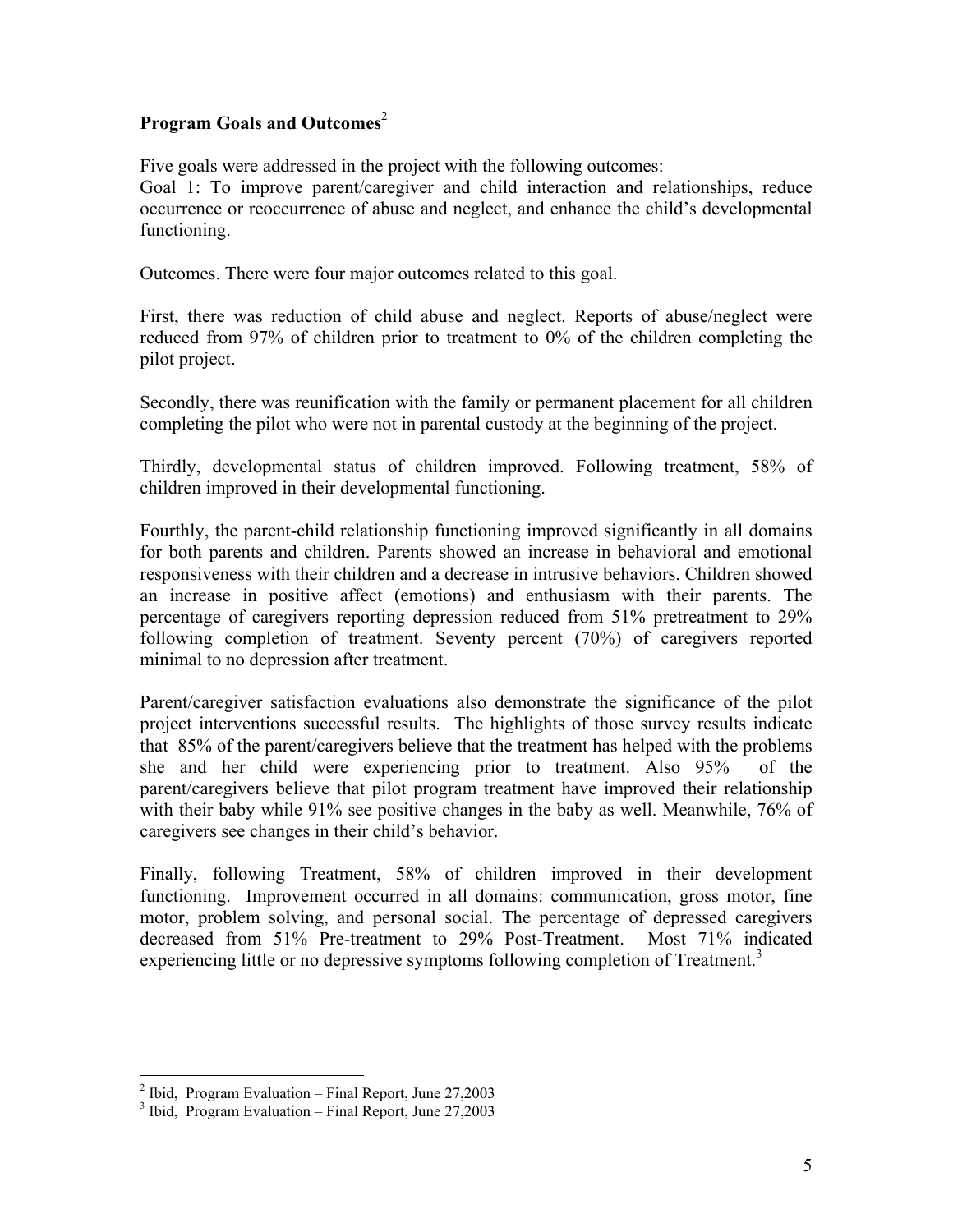## **Parent/Caregiver Satisfaction Survey Results**[4](#page-5-0)

| <b>Question Asked</b>                                                   | $\frac{0}{0}$<br>Answering |
|-------------------------------------------------------------------------|----------------------------|
|                                                                         | Yes                        |
| Do you think that your relationship with your baby has improved as a    | 95%                        |
| result of treatment?                                                    |                            |
| Has your child changed positively since the beginning of treatment?     | 91%                        |
| Is your child different emotionally?                                    | 67%                        |
| Has your child's behavior changed?                                      | 76%                        |
| Has your parenting changed since the beginning of treatment?            | 77%                        |
| Has your family life changed as a result of involvement with this pilot | 73%                        |
| study?                                                                  |                            |
| Have you learned anything new from being in this program?               | 96%                        |
| Has treatment helped with the problems you and your child were having?  | 85%                        |

### **Benefit Cost Evaluation of the Florida Infant & Young Child Mental Health Pilot Project**

Given the wide range of potential benefits described in the literature review and the significant results reported from the Florida Infant & Young Child Mental Health Pilot Project what are the ranges of potential benefits that can be quantified for the Florida economy from these projects?

Table 1 provides a summary of some of the pilot project outcomes reviewed earlier and quantitative estimates of the potential benefits stemming from each outcome derived from the literature reviewed earlier.

For example, the mother-child dyads treated experienced a 100% drop in childcare abuse and neglect over the period of pilot project treatment. This reduction in child abuse results in savings from no further abuse reports for 43 child abuse investigations. The cost of child abuse investigation is reported as \$622/child (Florida Department of Children and Families, Healthy Families America and the Center for Florida's Children. (2003). The pilot programs include 43 mother-child dyads. Therefore the potential savings resulting from drops in abuse and neglect alone over the three years of the pilot project are estimated at \$26,746.

1

<span id="page-5-0"></span> $4$  Ibid, Program Evaluation – Final Report, June 27,2003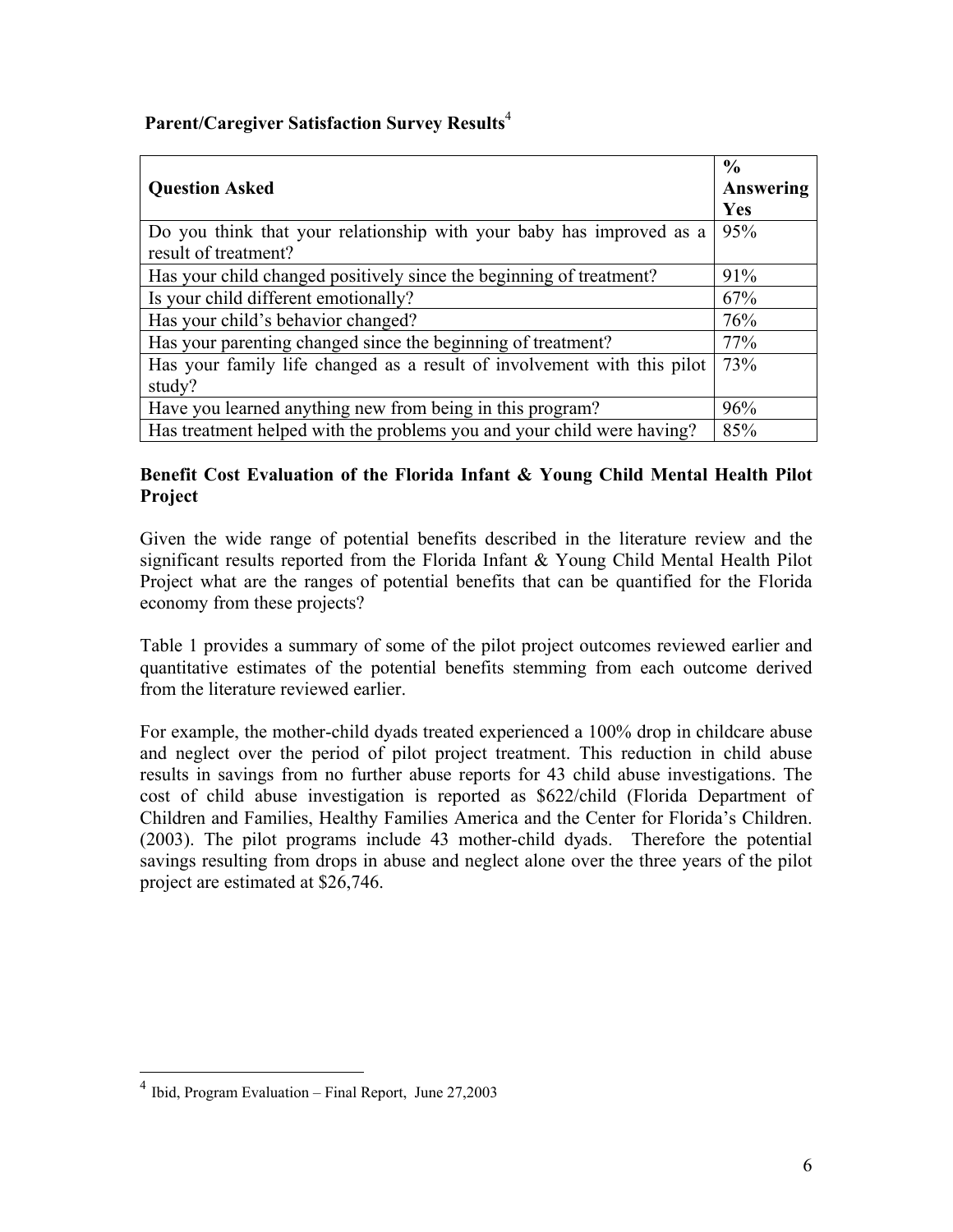**Table 1. Benefits Relating to Outcomes from the Florida Infant and Young Child Mental Health Pilot Project** 

|                                                                                                                            | Florida Infant & Young Child Mental Health Pilot Program Benefits                                                           |    |                       |  |  |  |  |
|----------------------------------------------------------------------------------------------------------------------------|-----------------------------------------------------------------------------------------------------------------------------|----|-----------------------|--|--|--|--|
| <b>Description of Benefits</b>                                                                                             |                                                                                                                             |    | Economic              |  |  |  |  |
| Goals and Outcomes*                                                                                                        |                                                                                                                             |    | <b>Value of Pilot</b> |  |  |  |  |
|                                                                                                                            |                                                                                                                             |    | <b>Benefits for</b>   |  |  |  |  |
| <b>Goal Number 1</b>                                                                                                       | Improve Parent / Caregiver and Child Relationship*                                                                          |    |                       |  |  |  |  |
| Outcome 1                                                                                                                  | Abuse/Neglect reduced 100% **                                                                                               | \$ | 26,746                |  |  |  |  |
| Outcome 2                                                                                                                  | Reunification with family or permanent placement 100%***                                                                    |    | 580,500               |  |  |  |  |
| Outcome 3                                                                                                                  | Development Status of children improved. 100%***                                                                            |    | 917,362               |  |  |  |  |
| Outcome 4                                                                                                                  | Parent-child Relationship improved in all domains.****                                                                      | \$ | 23,650                |  |  |  |  |
|                                                                                                                            | Children showed increase in positive effect and enthusiasm.                                                                 |    |                       |  |  |  |  |
|                                                                                                                            | Among Parent / Caregiver 70% reported no or minimal depression                                                              |    |                       |  |  |  |  |
|                                                                                                                            | Total Goal Achievement annual Economic value                                                                                | S  | 1,548,258             |  |  |  |  |
|                                                                                                                            | *Program Evaluation Florida Infant & Young Child Mental Health Pilot Project Year 3 FINAL REPORT                            |    |                       |  |  |  |  |
| ** Cost of Abuse investigation per child/parent report                                                                     |                                                                                                                             | \$ | 622                   |  |  |  |  |
|                                                                                                                            | ** Average Cost per month of Out of Home Placement of Children, Florida Division of Families Children and Families, fy 2003 |    |                       |  |  |  |  |
| Average out-of-home placement per child in months $=$                                                                      |                                                                                                                             |    |                       |  |  |  |  |
| ***Cost of special Education total costs per child from age three to secondary education =                                 |                                                                                                                             |    |                       |  |  |  |  |
| Barnet, S. Economics of Early Childhood Intervention",                                                                     |                                                                                                                             |    |                       |  |  |  |  |
| ****Reduced counseling needs result in fewer depression counseling sessions with a Gadsden County charge per hour (2003) = |                                                                                                                             |    |                       |  |  |  |  |
| Reduction in treatment of clients (from 51% pretreatment to 29% post-treatment)                                            |                                                                                                                             |    |                       |  |  |  |  |
| Number of Clients $=$                                                                                                      |                                                                                                                             |    |                       |  |  |  |  |
| Average number of counseling sessions per year per client $=$                                                              |                                                                                                                             |    |                       |  |  |  |  |

Next, reunification of child and parent – caregiver or other permanent placement was successful with all 43 treated clients. The Florida Division of Family and Children indicate the average child is in placement for an average of 13.1 months with an average per child cost of \$13,500. This translates into a three year total savings of \$580,500 for those 43 children not requiring relocations thanks to this pilot program. (Lyons,  $2003$ )<sup>5</sup>

Next, the 100% reported improvement in the developmental status of the 43 children in the program also represents an important accomplishment. According to a recent study regarding costs saved of early childhood intervention programs, there is an average special education cost savings of \$9,530 per child (average all conditions special education) preschool (ages 3-5 years). Then, there are the associated reductions in elementary and secondary education costs estimated at \$11,804, which includes the difference in education cost savings between the control and early intervention groups. The total savings in early intervention educational costs (from age three - secondary school) is estimated at a total of \$21,334 per child. (Barnett, 2000). Therefore the savings for all of the 43 children treated in the pilot program over the three-year period would be expected to be a long-term educational development benefit of avoided costs of \$917,362.

Lastly, given that the parent-child relationship improved in all domains the estimated savings in reduced counseling costs by \$23,650 over the three-year period of the pilot project. This assumes 25 counseling sessions per year per client at a cost of \$100 per session where each mother-child dyad is treated in these pilots. There was an overall

<span id="page-6-0"></span><sup>1</sup> <sup>5</sup> Becky Lyons, Department of Children and Families, Chief, Child Welfare/CBC Resource Management, October 13, 2003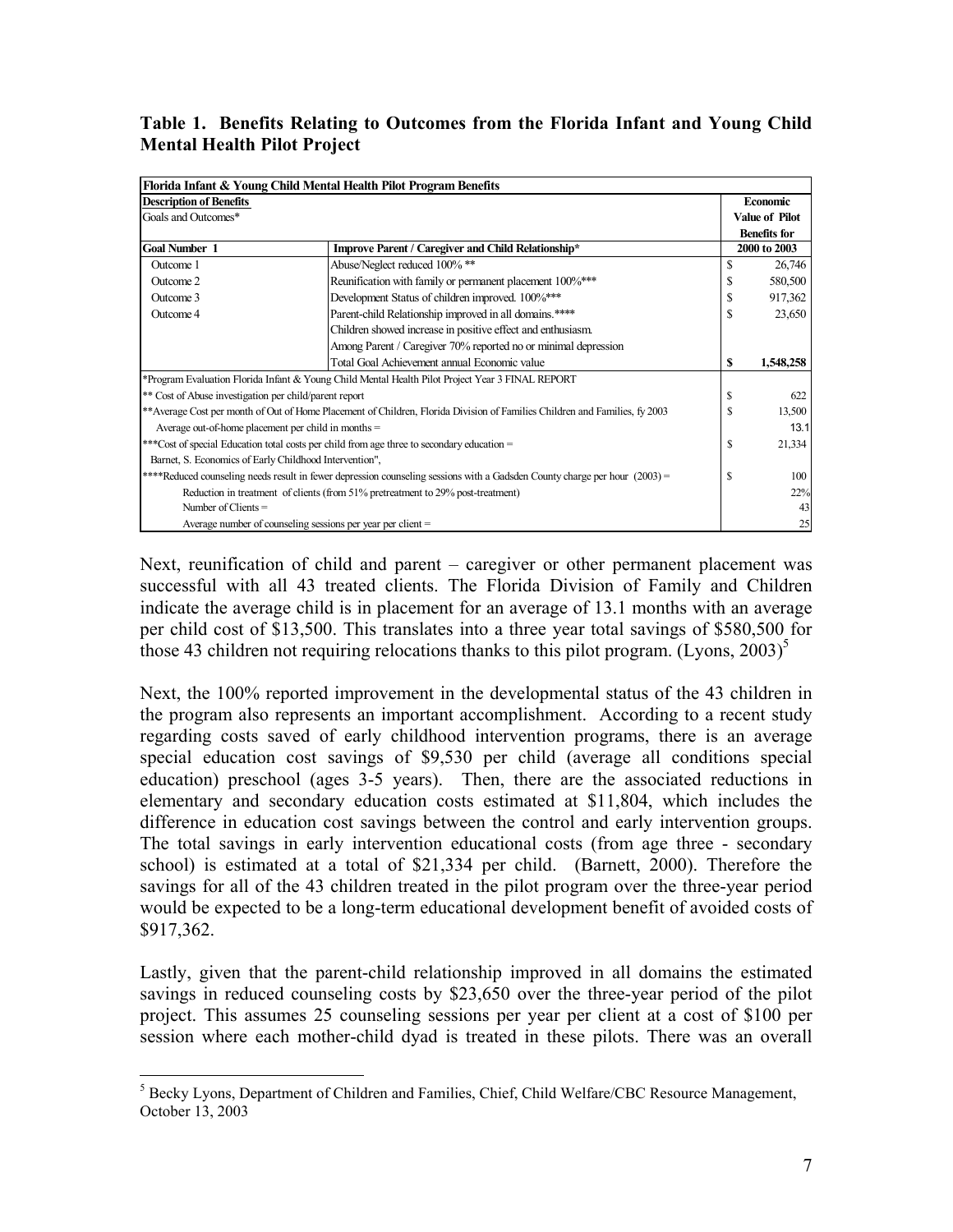reduction of 22% in depression (difference of 51% pretreatment to 29% following completion of treatment).<sup>6</sup>

As Table A in Appendix A illustrates a total of 105 clients were involved with the three pilots with 20 with treatment still in progress, 43 completing treatment successfully and an additional 42 dropping out of treatment. Average assessment cost for each of the 43 clients completing treatment was \$1,176 while costs for engagement and treatment was \$2,472 and \$3,151 respectively. Average client cost for each of the completing clients for all services involved was \$6,799. Average cost for each of the 105 clients engaged with the three pilots was \$2,266.

The children treated in these pilots are children with multiple severe risks and conditions and that engagement costs often exceeded treatment costs because majority of moms were depressed, children had been removed, parents were in jail, and the clients are parents with substance abuse and history of violence. In summary these are very difficult cases to treat and expect compliance or final successes with. In many cases, the treatment was court ordered and the client still does not show up for the services.

The estimated gross benefits of this benefit/cost evaluation sum to \$1,551,096. Table 2 combines the first set of pilot project three-year benefit estimates from Table 1 of \$1,559,096 with the final project total three-year costs of \$210,000. Final total three-year quantified pilot project benefits therefore sum to \$1,551,096. Given that the three-year pilot project costs were \$210,000, then net benefits (gross benefits – costs) would be \$1,341,096. Final pilot project benefit to cost ratio is therefore 6.39.

#### **Table 2 Final Gross and Net Benefit Value of Infant & Young Child Mental Health Pilot Project Benefits and Final Benefit Cost Ratio**

| Infant & Young Child Mental Health Pilot Gross Benefits          | \$1,548,258 |
|------------------------------------------------------------------|-------------|
| Three year Infant & Young Child Mental Health Pilot Project Cost | \$210,000   |
| Infant & Young Child Mental Health Pilot Net Benefits            | \$1,338,258 |
| <b>Final Benefit-Cost Analysis Ratio</b>                         | 6.37        |

This final Florida Infant & Young Child Mental Health Pilot Project B/C ratio is 6.37. This final ratio indicates that for every dollar invested in the pilot project \$6.37 is returned to the economy in terms of higher benefits generated by the project. This is a very favorable B/C ratio and demonstrates that further investment in these types of infant and young child mental health projects are both a good investment in improving the quality of the lives of treated individuals and that these investments also generate significant returns to the Florida economy.

 $\overline{a}$ 

<span id="page-7-0"></span> $^6$  Ibid, Program Evaluation – Final Report, June 27,2003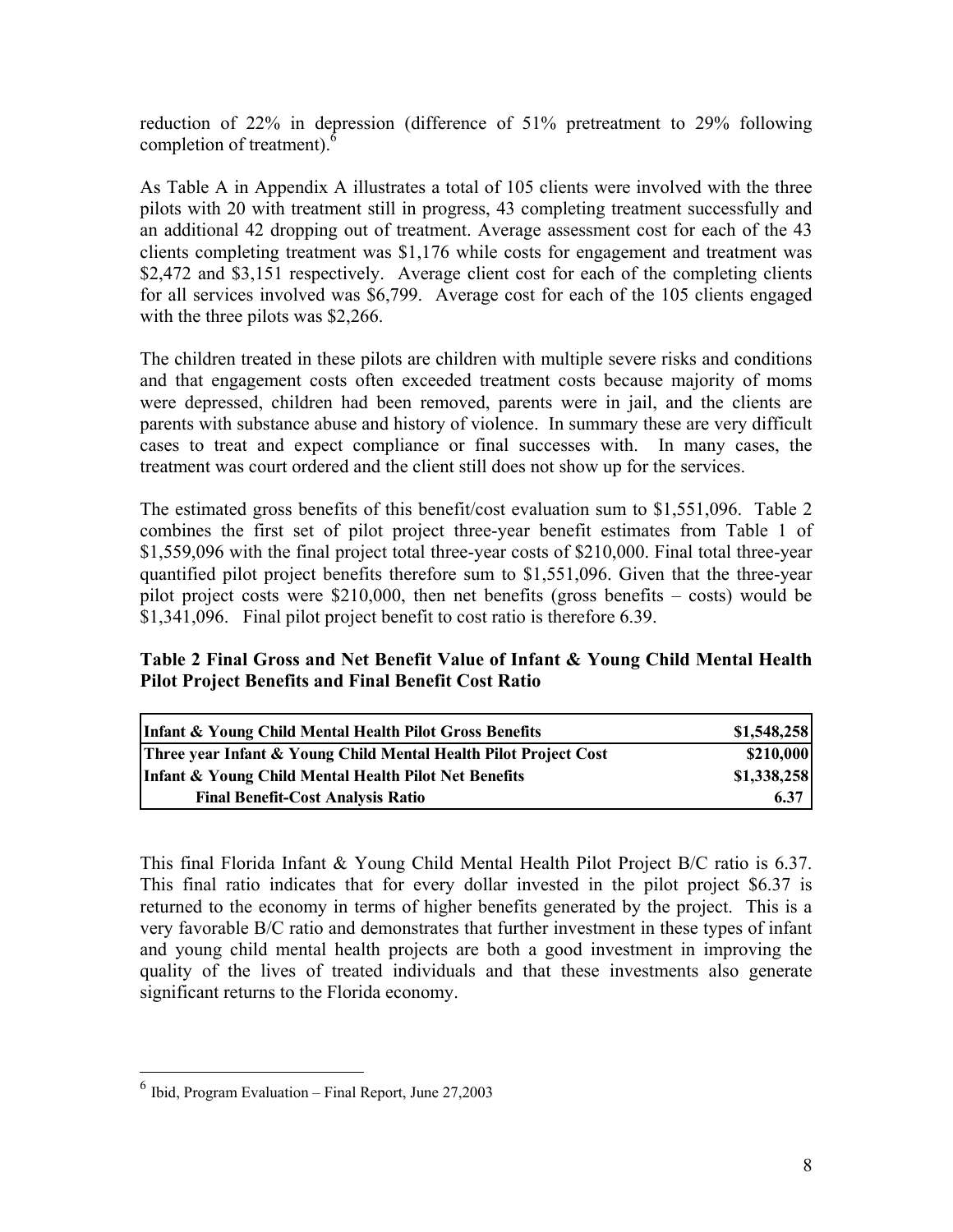#### **Conclusions**

Over the three-year period of the Florida Infant & Young Child Mental Health Pilot Project a total of 43 mother-child dyads were successfully treated in a Miami, Sarasota and Pensacola sites of care for depression and resulting conditions.

- The three year cost of assessment and treatment for these 43 dyads was \$210,000.
- The results of these treatments include:
	- 1. A reduction of child abuse/neglect was reduced from 97% of children prior to treatment to 0% of the children completing the pilot project.
	- 2. Reunification with the family or permanent placement for all children completing the pilot who were not in parental custody at the beginning of the project was achieved.
	- 3. Following treatment, 58% of children improved in their developmental functioning reducing the need for costly special education services.
	- 4. The parent-child relationship functioning improved significantly in all domains for both parents and children. The percentage of caregivers reporting depression reduced from 51% pretreatment to 29% following completion of treatment. Seventy percent (70%) of caregivers reported minimal to no depression after treatment.
	- 5. Parent/Caregiver satisfaction evaluations also demonstrate the significance of the pilot project interventions successful results including 85% of the caregivers believe that the treatment has helped with the problems she and her child were experiencing prior to treatment. Also 95% of the caregivers believe that pilot program treatment have improved their relationship with their baby wile 91% see positive changes in the baby as well.

This analysis concludes that the potential benefits resulting from these pilot project will likely result in the following economic benefits:

| Abuse and Neglect investigation savings of  | S   | 26,746      |
|---------------------------------------------|-----|-------------|
| Child placement savings of                  | \$  | 580,500     |
| Special education savings of                |     | 917,362     |
| Counseling savings of                       | \$  | 23,650      |
|                                             |     |             |
| Total pilot Project gross economic benefits |     | \$1,548,258 |
| Total pilot project net economic benefits   |     | \$1,338,258 |
| Three year pilot project cost               | \$. | 210,000     |
| <b>Final Benefit-Cost Ratio</b>             |     | 6.37        |
|                                             |     |             |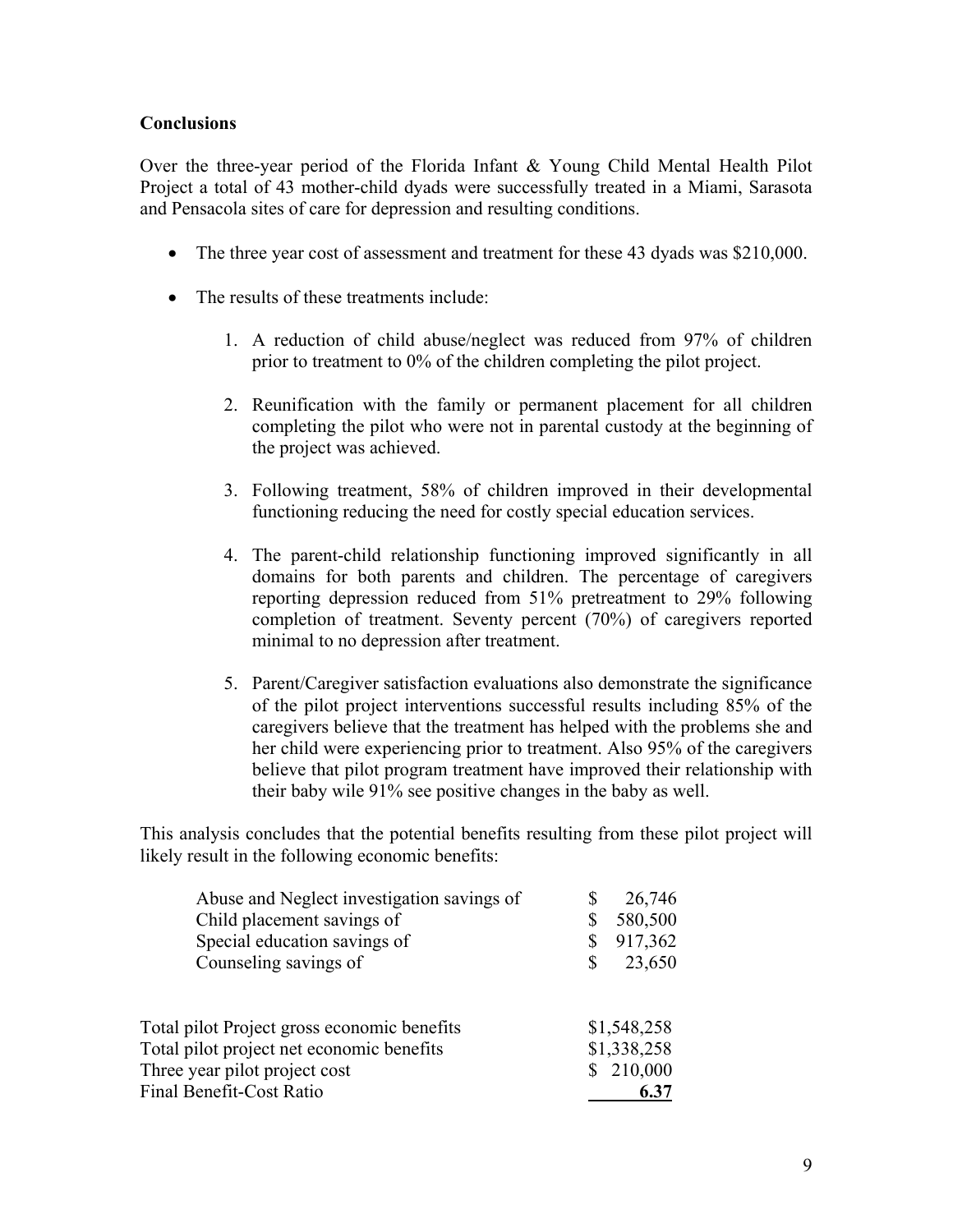#### **Literature Cited**

- Campbell, F., & Ramey, C. (1994). Cognitive and Schooling Outcomes for High Risk African American Students at Middle Adolescence: Positive Effects of Early Intervention. *Child Development, 65*, 684-698.
- Currie, J. (2001). Early Childhood Education Programs. *Journal of Economic Perspectives, 15 (2)*, 213-238.
- Florida State University Center for Prevention and Early Intervention Policy. (2003). *Program Evaluation of The Florida Infant & Young Child Mental Health Pilot Project*.
- Geller B, Zimerman, B., Williams, M., Bolhofner, K., & Craney, J. L. (2001). Bi-polar Disorder at Prospective Follow-up of Adults Who Had Prepubertal Major Depressive Disorder. *American Journal of Psychiatry, 158*, 125-127.
- Graham, M., S Adams, J Hall, & Walsh, M. (2002). *Preliminary Cost-Benefit Analysis: Florida's Infant Mental Health Pilot Project.*: Florida Agency for Health Care Administration.
- Gray, S. W., Ramey, B., & Klaus, R. (1983). From 3 to 20: The Early Training Project As the Twig is Bent…Lasting Effects of Preschool Programs. In N. J. Hillsdale (Ed.), *Consortium for Longitudinal Studies* (pp. 171-200): Erlbaum.
- Guedeney, A. (1997). From Early Withdrawal Reaction to Infant Depression: A Baby Alone Does Exists. *Infant Mental Health Journal, 18*(4), 339-349.
- Hammerle, N. (2001). As cited in K.T. Myles Disabilities Caused by Child Maltreatment: Incidence, Prevalence and Financial Data.
- Kelley, S., & Jennings, K. (2003). Putting the Pieces Together: Maternal Depression, Maternal Behavior, and Toddler Helplessness. *Infant Mental Health Journal, 24(4)*, 74-90.
- Knapp, M. (1997). Economic Evaluations and Interventions for Children and Adolescents with Mental Health Problems. *Journal of Child Psychology and Psychiatry, 38*(1), 3-25.
- Lyons, B. (2003). *Chief Child Welfare/CBC Resource Management Florida Department of Children and Families*: Dept of Children & Families.
- Masse, L., & Barnett, W. (2002). *A Benefit Cost Analysis of the Abecedarian Early Childhood Intervention*: National Institutue for Scholary Education Research.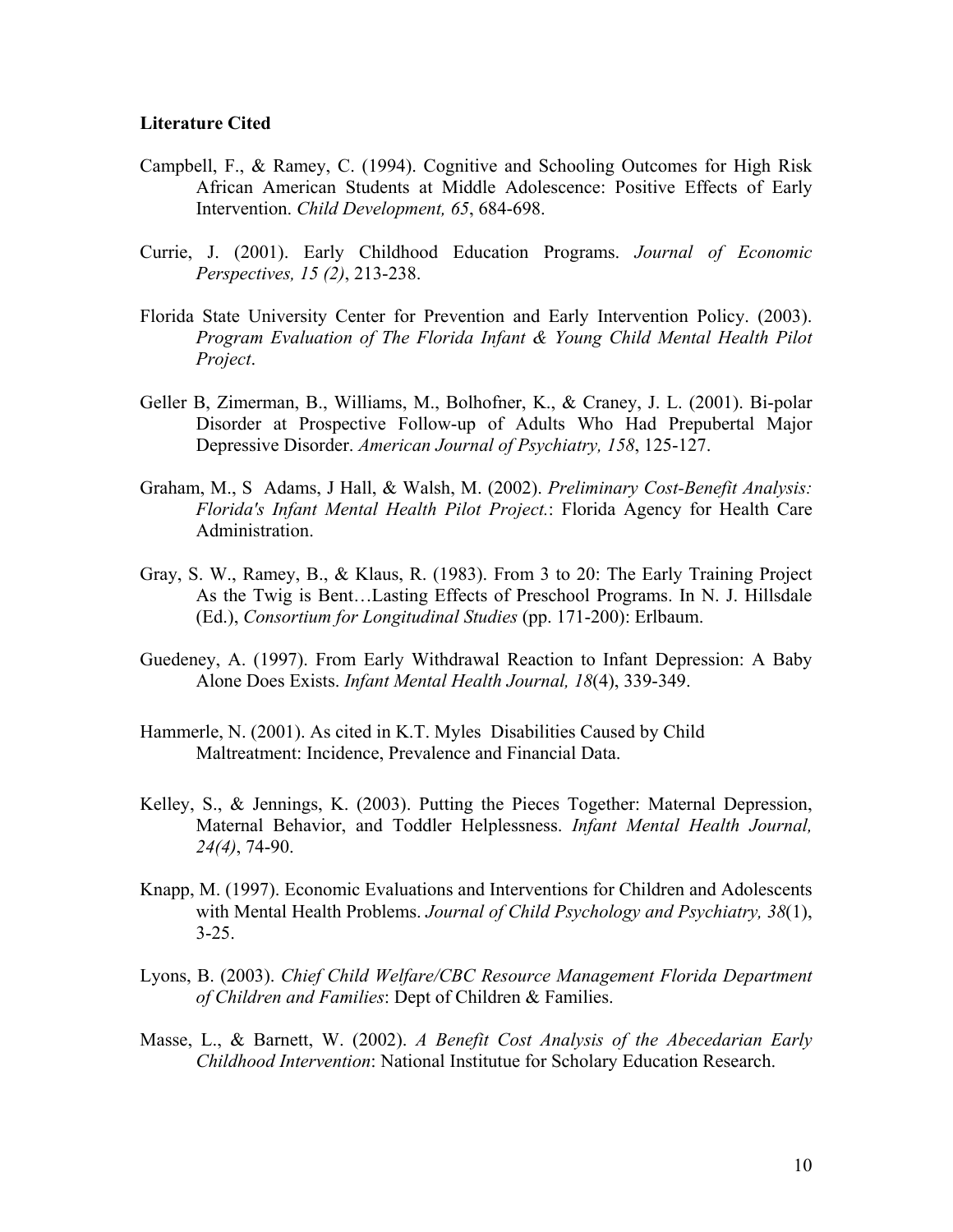- Patterson, G., DeBaryshe, B., & Ramsey, E. (1989). A Developmental Perspective on Antisocial Behavior. *American Psychologist, 44*(2), 329-335.
- Resnick, G., & Zill, N. (Undated). *Is Head Start Providing High-Quality Educational Services? Unpacking Classroom Processes*: Xerox, Westat, Inc.
- Reynolds, A. (2000). *Long Term Benefits of Participation in the Title 1*: Chicago Child-Parent Centers, Unpublished.
- Romeo, R., Byford, S., & Knapp, M. (2003). Economic Evaluation of Child and Adolescent Mental Health Services: Preliminary Results of a Systematic Review. *Mental Health Research Review 9*.
- Scott S, Knapp, M., Henderson, J., & Maughan, B. (2001). Financial Cost of Social Exclusion: Follow-up Study of Anti-social Children into Adulthood. *British Medical Journal*( 322), 191-195.
- Weissman MM, Wolk, S., Goldstein, R. B., Moreau, D., Adams, P., Greenwald, S., et al. (1999). Depressed Adolescents Grown Up. *Journal for American Medical Association (JAMA), 281*(18), 1707-1713.
- World Health Organization (WHO). (2003). *Caring for Children and Adolescents with Mental Disorders*. Geneva.

World Health Report (WHR). (2000). *Health Systems: Improving Performance*.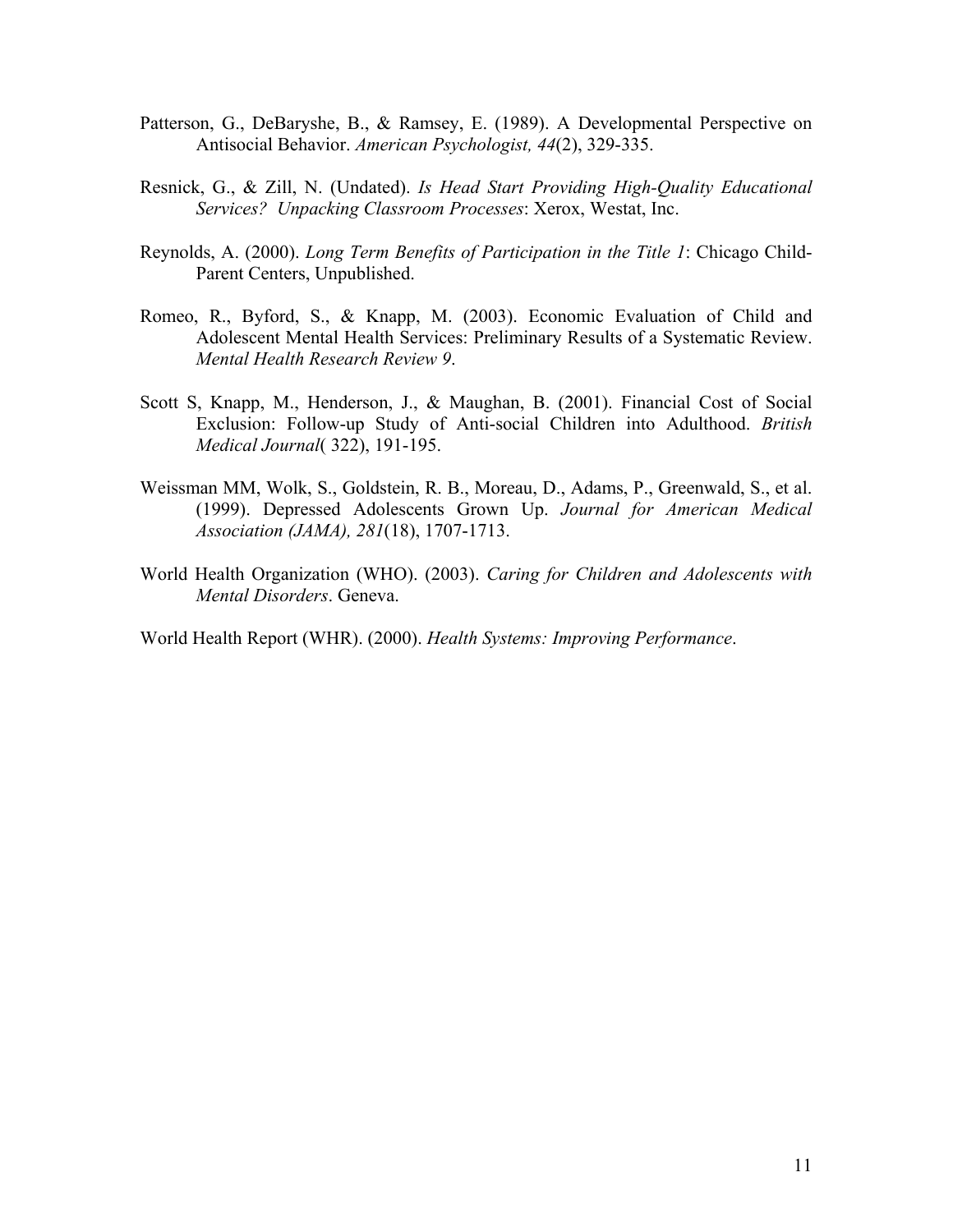# **Appendix A**

An analysis was also performed by program direct service functions: assessment, outpatient therapy and engagement, by each pilot project and in aggregate for the third year of the project.

The direct service functions are outlined below:

**Assessment:** Services which involve a professional's and family's determination of an individual or family's strengths, needs and goals. Recommendations are made for treatment and related supports and services based on this information. A comprehensive assessment battery includes a family psychosocial evaluation, a psychiatric mental status, psychological testing and other assessments as needed.

**Outpatient therapy**: The provision of individual, group, or family therapy by mental health professionals, including psychiatrists, psychologies, social workers and mental health counselors. Treatment settings are diverse and may include community mental health centers, private offices or the child's home.

**Engagement:** Any service performed, including, but not limited to, professional consultation, communication with caregivers, and coordination of services with other agencies, by the provider leading to the scheduling and actual performance of a preassessment.

The following table depicts the average cost per service function, per pilot project site: